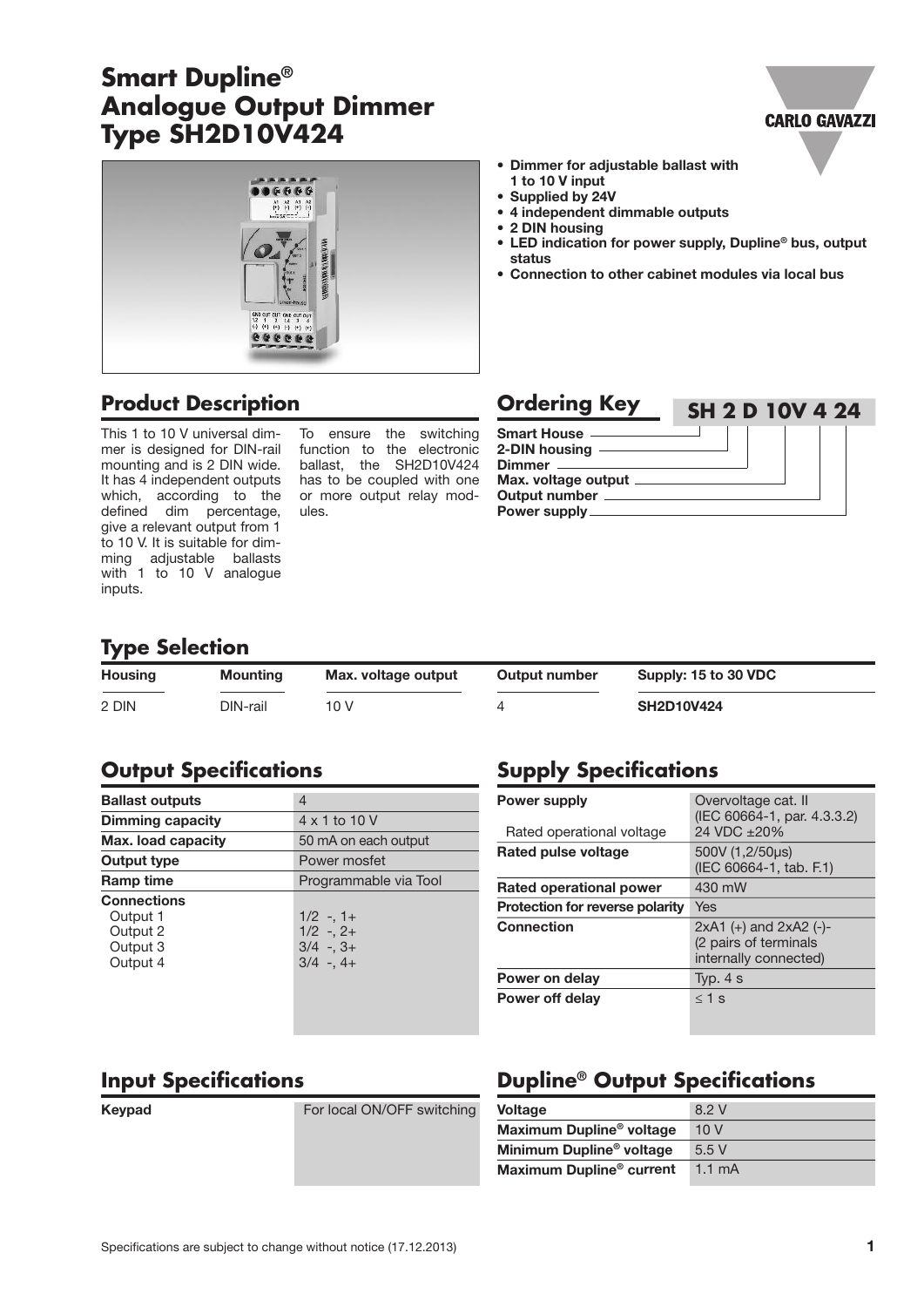

### **General Specifications**

| <b>Installation category</b>                                                                                                                                           | Cat. II                                                                                                                                                                                                                | <b>Connection</b>                                                                                                                                            |                                                                                                                                        |
|------------------------------------------------------------------------------------------------------------------------------------------------------------------------|------------------------------------------------------------------------------------------------------------------------------------------------------------------------------------------------------------------------|--------------------------------------------------------------------------------------------------------------------------------------------------------------|----------------------------------------------------------------------------------------------------------------------------------------|
| <b>Dielectric strength</b><br>Power supply to Dupline®                                                                                                                 | 500V pulse 1.2/50µS                                                                                                                                                                                                    | Terminal<br>Cable cross-section                                                                                                                              | 12 screw-type<br>max. $1.5 \text{ mm}^2$                                                                                               |
|                                                                                                                                                                        | 500V AC for 1 minute                                                                                                                                                                                                   | Tightening torque                                                                                                                                            | 0.4 Nm / 0.8 Nm                                                                                                                        |
| Power supply to output<br>and Dupline <sup>®</sup> to output                                                                                                           | 6 kV pulse 1.2/50µs<br>4 kV AC for 1 minute                                                                                                                                                                            | <b>Housing</b><br><b>Dimensions</b>                                                                                                                          | 2 DIN module                                                                                                                           |
| <b>Address assignment</b>                                                                                                                                              | the<br>controller<br>Automatic:                                                                                                                                                                                        | Material                                                                                                                                                     | Noryl                                                                                                                                  |
|                                                                                                                                                                        | the<br>module<br>recognises                                                                                                                                                                                            | Weight                                                                                                                                                       | 150q                                                                                                                                   |
|                                                                                                                                                                        | through the SIN<br>(Specific                                                                                                                                                                                           | <b>CE Marking</b>                                                                                                                                            | <b>Yes</b>                                                                                                                             |
|                                                                                                                                                                        | Identification Number) that<br>has to be inserted in the<br>configuration tool                                                                                                                                         | <b>EMC</b><br>Immunity<br>- Electrostatic discharge                                                                                                          | EN 61000-6-2<br>EN 61000-4-2                                                                                                           |
| Fail-safe mode                                                                                                                                                         | In case of interruption of the<br>smart-house<br>connection.<br>the channel will be forced<br>into a specific optional sta-<br>tus as described below                                                                  | - Radiated radiofrequency<br>- Burst immunity<br>- Surge<br>- Conducted radio frequency<br>- Power frequency magnetic                                        | EN 61000-4-3<br>EN 61000-4-4<br>EN 61000-4-5<br>EN 61000-4-6                                                                           |
| <b>Environment</b><br>Degree of protection<br>Front<br>Screw terminal<br>Pollution degree<br>Operating temperature<br>Storage temperature<br>Humidity (non-condensing) | <b>IP 50</b><br>IP20<br>2 (IEC 60664-1, par. 4.6.2)<br>$-20^{\circ}$ to $+50^{\circ}$ C (-4 $^{\circ}$ to 122 $^{\circ}$ F)<br>-50 $^{\circ}$ to +85 $^{\circ}$ C (-58 $^{\circ}$ to 185 $^{\circ}$ F)<br>20 to 80% RH | fields<br>- Voltage dips, variations,<br>interruptions<br>Emission<br>- Conducted and radiated<br>emissions<br>- Conducted emissions<br>- Radiated emissions | EN 61000-4-8<br>EN 61000-4-11<br>EN 61000-6-3<br>CISPR 22 (EN55022), cl. B<br>CISPR 16-2-1 (EN55016-2-1)<br>CISPR 16-2-3 (EN55016-2-3) |
| <b>LED's indication</b><br>Power status<br>Dupline <sup>®</sup> status<br>Output status                                                                                | 1 green<br>1 yellow<br>4 red                                                                                                                                                                                           |                                                                                                                                                              |                                                                                                                                        |

### **Mode of Operation**

#### **Working mode**

If the  $\overline{S}$ H2D10V424 is connected to the Dupline bus and the bus is working properly, the dimmer is in STAN-DARD mode and the green LED is ON. The dimmer enters LOCAL mode if the push button is pressed or if the bus is faulty or not connected. In LOCAL mode the dimmer doesn't accept any command from the bus and the green LED will be flashing. The dimmer can go back to STANDARD mode only when the bus is ok and after one of the following events: 1) As soon as the Dupline bus returns 2) After a timeout of 1 minute after a button press 3) After a power cycle.

#### **Push button**

The push button can be used with a short or long pulse (>2 seconds). Short pulse: all the 4 outputs are switched ON/OFF (toggle

function) with the set value. Factory setting is 100%, so the first time this push button is pressed with a short pulse, the light is switched ON to 100%. If a different light scene is memorised in the module, the light is switched ON at that level. Long pulse: by keeping the key pressed for more than 2 seconds, the light will be increased up to 100% and then decreased down to 5%. This will be repeated until the key is kept pressed. Every time the button is pressed, the ramp is inverted. When pressing the button either short or long all the 4 outputs will be driven at the same time.

The activation of the push button overwrites the failsafe condition.

#### **SH2D10V424 & Relay out module**

Once configuring a dimmer function, if a SH2D10V424 is used, the relay output modules also have to be selected: they could be the decentral or cabinet modules listed below.

- SH2RE16A4
- SH2RE16A2E230
- BDA-RE13A-U

#### **Programmable parameters Output voltage**

In order to set the best output curve to drive 1-10V dimmable LEDs or ballasts, the user can define 6 thresholds for the output voltage. **Threshold 1**. This is the wanted output voltage at 0% of light intensity. **Threshold 2.** This is the wanted output voltage at 5% of light intensity. **Threshold 3.** This is the wanted output voltage at 30% of light intensity. **Threshold 4.** This is the wanted output voltage at 50% of light intensity. **Threshold 5.** This is the wanted output voltage at

70% of light intensity. **Threshold 6.** This is the wanted output voltage at 90% of light intensity. The programming of these 6 values are done by means of the SH tool software. One example of using this threshold are 1-10V, converters that have an energy save system according to which they shut down if the input voltage is below a predefined around 1.2-2V. In this case threshold 1 (@0%) should be set at this minimum value. Please see fig. Output curves: Ballast 1 is an example of output curve for a ballast while LED 1 is an example of an output curve for a 1-10V LED (see page 3).

#### **Soft start/stop**

The soft start and soft stop times are programmable from 0 to 30 seconds via the configuration tool. The default value is 2.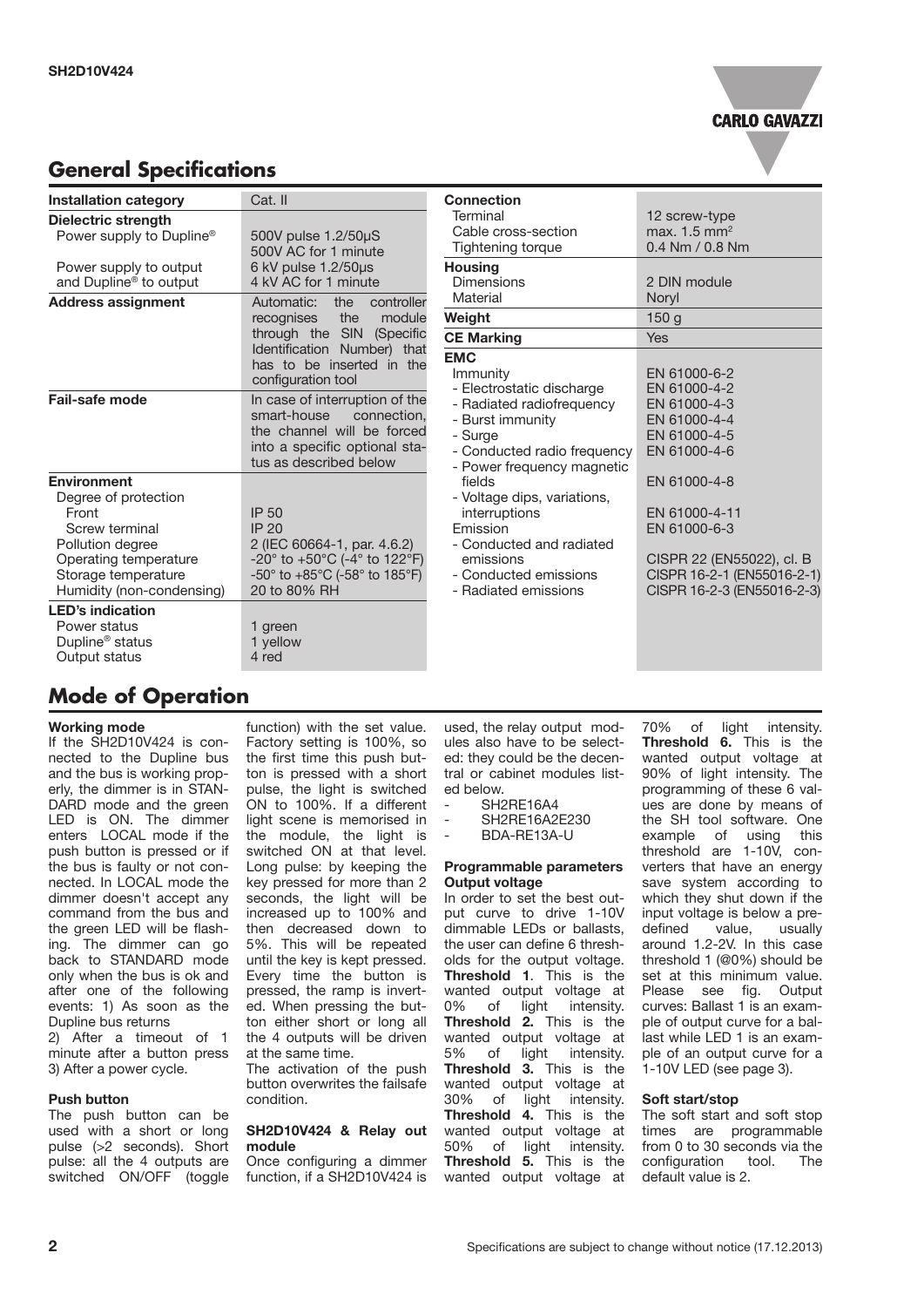

### **Mode of Operation (cont.)**

#### **Ramp time**

The ramp time is programmable from 0 to 30 seconds via the configuration tool. The default value is 2.

#### **Fail safe condition**

The output state of the dimmer is programmed via the SH Tool: the user can choose if the outputs are

#### always OFF, always ON or back to the status they were before the disconnection. The factory setting is outputs always OFF.

### **LEDs Indication**

**Red LED: 4 output LEDs. OUT1:** Output 1 status indication: ON output1 active. **OUT2:** Output 2 status indication: ON output2 active. **OUT3:** Output 3 status indication: ON output3 active. **OUT4:** Output 4 status indication: ON output4 active.

**Green LED: power status.**

ON: Supply ON OFF: Supply OFF

bus is working properly, it is always ON. If there is a fault on the bus it will be flashing. It is OFF if the bus is OFF or not connected.

**Yellow LED**: if the dupline

# **Output Curves**



### **Dimensions**